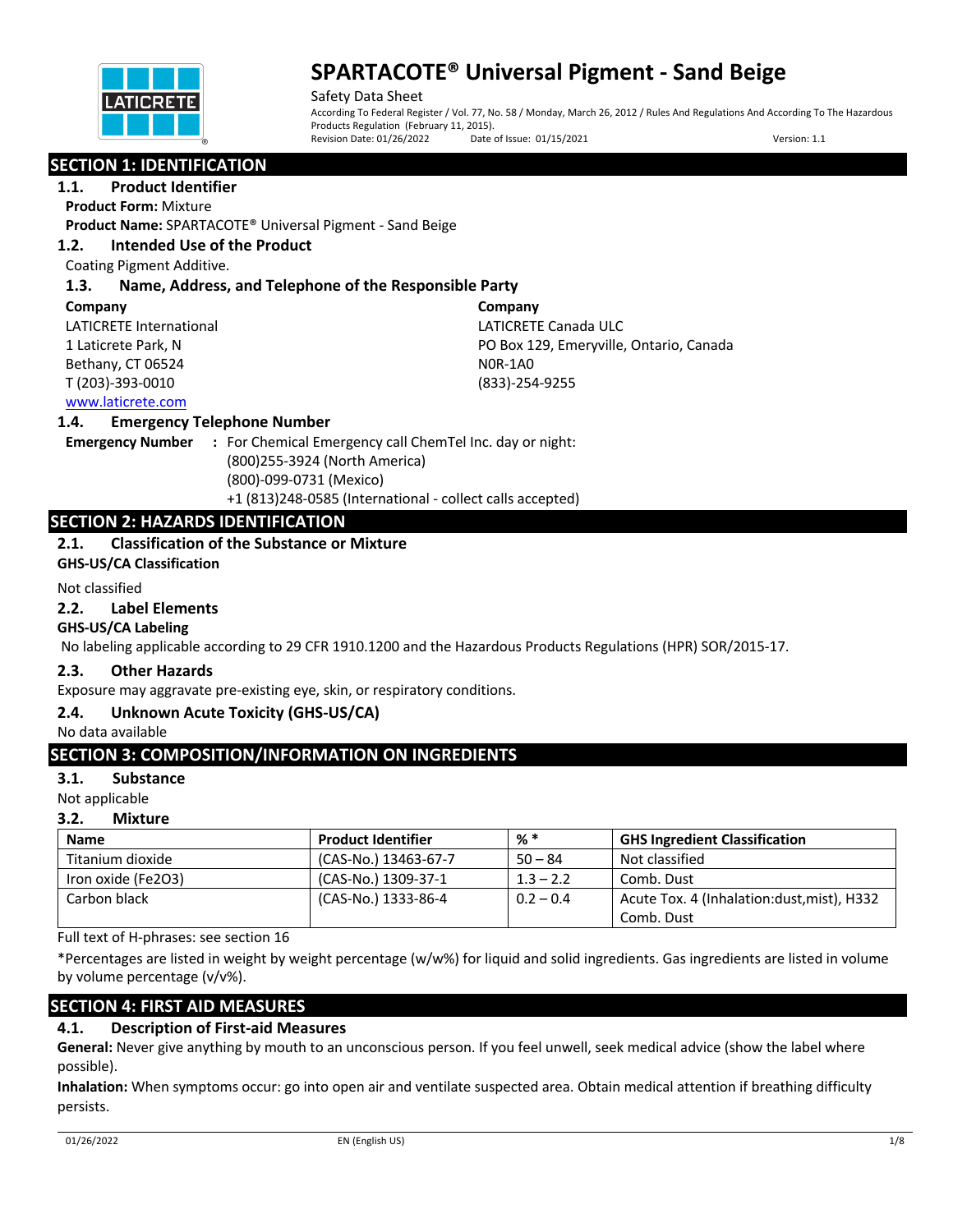### Safety Data Sheet

According To Federal Register / Vol. 77, No. 58 / Monday, March 26, 2012 / Rules And Regulations And According To The Hazardous Products Regulation (February 11, 2015).

**Skin Contact:** Remove contaminated clothing. Drench affected area with water for at least 5 minutes. Obtain medical attention if irritation develops or persists.

**Eye Contact:** Rinse cautiously with water for at least 5 minutes. Remove contact lenses, if present and easy to do. Continue rinsing. Obtain medical attention if irritation develops or persists.

**Ingestion:** Rinse mouth. Do NOT induce vomiting. Obtain medical attention.

## **4.2. Most Important Symptoms and Effects Both Acute and Delayed**

**General:** Not expected to present a significant hazard under anticipated conditions of normal use.

**Inhalation:** Prolonged exposure may cause irritation.

**Skin Contact:** Prolonged exposure may cause skin irritation.

**Eye Contact:** May cause slight irritation to eyes.

**Ingestion:** Ingestion may cause adverse effects.

**Chronic Symptoms:** None expected under normal conditions of use. However, titanium dioxide and carbon black are dissolved in liquid and are likely not to become airborne. Thus, the hazards usually associated are not applicable to this product.

#### **4.3. Indication of Any Immediate Medical Attention and Special Treatment Needed**

If exposed or concerned, get medical advice and attention. If medical advice is needed, have product container or label at hand.

## **SECTION 5: FIRE-FIGHTING MEASURES**

#### **5.1. Extinguishing Media**

Suitable Extinguishing Media: Water spray, fog, carbon dioxide (CO<sub>2</sub>), alcohol-resistant foam, or dry chemical. **Unsuitable Extinguishing Media:** Do not use a heavy water stream. Use of heavy stream of water may spread fire.

#### **5.2. Special Hazards Arising From the Substance or Mixture**

**Fire Hazard:** Not considered flammable but may burn at high temperatures.

**Explosion Hazard:** Product is not explosive.

**Reactivity:** Hazardous reactions will not occur under normal conditions.

#### **5.3. Advice for Firefighters**

**Precautionary Measures Fire:** Exercise caution when fighting any chemical fire.

**Firefighting Instructions:** Use water spray or fog for cooling exposed containers.

**Protection During Firefighting:** Do not enter fire area without proper protective equipment, including respiratory protection.

Hazardous Combustion Products: Metal oxide fumes. Carbon oxides (CO, CO<sub>2</sub>).

**Other Information:** Do not allow run-off from fire fighting to enter drains or water courses.

#### **5.4. Reference to Other Sections**

#### Refer to Section 9 for flammability properties.

## **SECTION 6: ACCIDENTAL RELEASE MEASURES**

## **6.1. Personal Precautions, Protective Equipment and Emergency Procedures**

**General Measures:** Avoid breathing (vapor, mist, spray). Avoid prolonged contact with eyes, skin and clothing.

#### **6.1.1. For Non-Emergency Personnel**

**Protective Equipment:** Use appropriate personal protective equipment (PPE).

**Emergency Procedures:** Evacuate unnecessary personnel.

## **6.1.2. For Emergency Personnel**

**Protective Equipment:** Equip cleanup crew with proper protection.

**Emergency Procedures:** Upon arrival at the scene, a first responder is expected to recognize the presence of dangerous goods, protect oneself and the public, secure the area, and call for the assistance of trained personnel as soon as conditions permit. Ventilate area.

## **6.2. Environmental Precautions**

Prevent entry to sewers and public waters. Avoid release to the environment.

## **6.3. Methods and Materials for Containment and Cleaning Up**

**For Containment:** Contain any spills with dikes or absorbents to prevent migration and entry into sewers or streams.

**Methods for Cleaning Up:** Clean up spills immediately and dispose of waste safely. Transfer spilled material to a suitable container for disposal. Contact competent authorities after a spill.

#### **6.4. Reference to Other Sections**

See Section 8 for exposure controls and personal protection and Section 13 for disposal considerations.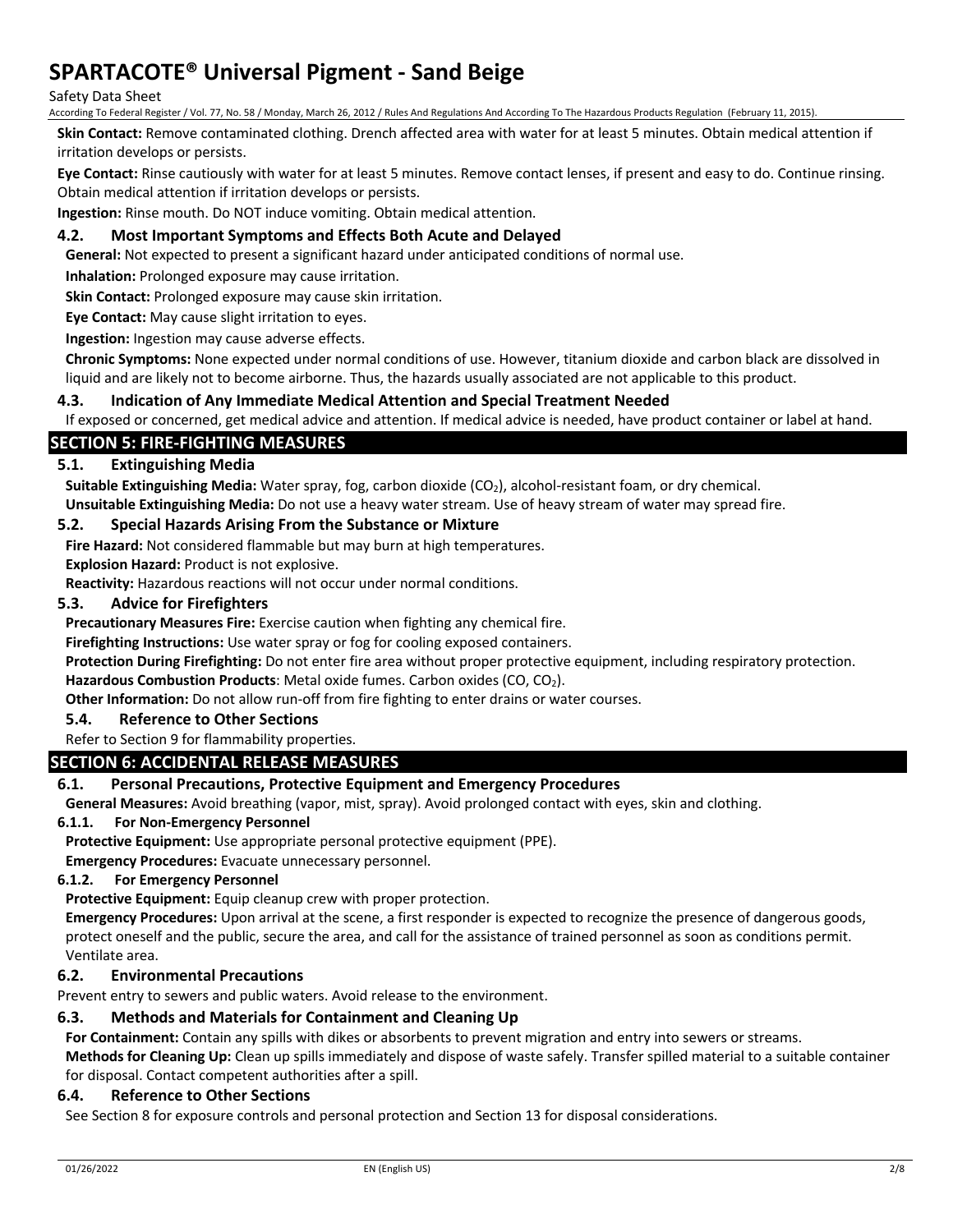Safety Data Sheet

According To Federal Register / Vol. 77, No. 58 / Monday, March 26, 2012 / Rules And Regulations And According To The Hazardous Products Regulation (February 11, 2015).

# **SECTION 7: HANDLING AND STORAGE**

# **7.1. Precautions for Safe Handling**

**Additional Hazards When Processed:** Iron oxide present in this product may become unstable at temperatures above 120°F (49°C) and slowly auto-oxide to Fe<sub>2</sub>O<sub>3</sub> to release additional heat which could be sufficient to cause combustible materials to ignite.

**Precautions for Safe Handling:** Wash hands and other exposed areas with mild soap and water before eating, drinking or smoking and when leaving work. Avoid breathing vapors, mist, spray. Avoid contact with skin, eyes and clothing.

**Hygiene Measures:** Handle in accordance with good industrial hygiene and safety procedures.

## **7.2. Conditions for Safe Storage, Including Any Incompatibilities**

**Technical Measures:** Comply with applicable regulations.

**Storage Conditions:** Keep container closed when not in use. Store in a dry, cool place. Keep/Store away from direct sunlight, extremely high or low temperatures and incompatible materials.

**Incompatible Materials:** Alkali metals. Strong acids, strong bases, strong oxidizers and reducing agents.

## **7.3. Specific End Use(s)**

Coating Pigment Additive.

# **SECTION 8: EXPOSURE CONTROLS/PERSONAL PROTECTION**

## **8.1. Control Parameters**

For substances listed in section 3 that are not listed here, there are no established exposure limits from the manufacturer, supplier, importer, or the appropriate advisory agency including: ACGIH (TLV), AIHA (WEEL), NIOSH (REL), OSHA (PEL), or Canadian provincial governments.

| Titanium dioxide (13463-67-7)      |                                      |                                                                  |  |  |
|------------------------------------|--------------------------------------|------------------------------------------------------------------|--|--|
| <b>USA ACGIH</b>                   | ACGIH TWA $(mg/m3)$                  | $10 \text{ mg/m}^3$                                              |  |  |
| <b>USA ACGIH</b>                   | <b>ACGIH chemical category</b>       | Not Classifiable as a Human Carcinogen                           |  |  |
| <b>USA OSHA</b>                    | OSHA PEL (TWA) (mg/m <sup>3</sup> )  | 15 mg/m <sup>3</sup> (total dust)                                |  |  |
| <b>USA NIOSH</b>                   | NIOSH REL (TWA) (mg/m <sup>3</sup> ) | 2.4 mg/m <sup>3</sup> (CIB 63-fine)                              |  |  |
|                                    |                                      | 0.3 mg/m <sup>3</sup> (CIB 63-ultrafine, including engineered    |  |  |
|                                    |                                      | nanoscale)                                                       |  |  |
| <b>USA IDLH</b>                    | US IDLH $(mg/m3)$                    | 5000 mg/m <sup>3</sup>                                           |  |  |
| <b>Alberta</b>                     | OEL TWA (mg/m <sup>3</sup> )         | $10 \text{ mg/m}^3$                                              |  |  |
| <b>British Columbia</b>            | OEL TWA (mg/m <sup>3</sup> )         | 10 mg/m $3$ (total dust)                                         |  |  |
|                                    |                                      | 3 mg/m <sup>3</sup> (respirable fraction)                        |  |  |
| <b>Manitoba</b>                    | OEL TWA (mg/m <sup>3</sup> )         | $10 \text{ mg/m}^3$                                              |  |  |
| <b>New Brunswick</b>               | OEL TWA (mg/m <sup>3</sup> )         | $10 \text{ mg/m}^3$                                              |  |  |
| <b>Newfoundland &amp; Labrador</b> | OEL TWA (mg/m <sup>3</sup> )         | 10 mg/m $3$                                                      |  |  |
| <b>Nova Scotia</b>                 | OEL TWA (mg/m <sup>3</sup> )         | 10 mg/m $3$                                                      |  |  |
| <b>Nunavut</b>                     | OEL STEL (mg/m <sup>3</sup> )        | 20 mg/m $3$                                                      |  |  |
| <b>Nunavut</b>                     | OEL TWA (mg/m <sup>3</sup> )         | $10 \text{ mg/m}^3$                                              |  |  |
| <b>Northwest Territories</b>       | OEL STEL (mg/m <sup>3</sup> )        | 20 mg/m $3$                                                      |  |  |
| <b>Northwest Territories</b>       | OEL TWA (mg/m <sup>3</sup> )         | $10 \text{ mg/m}^3$                                              |  |  |
| Ontario                            | OEL TWA (mg/m <sup>3</sup> )         | 10 mg/m $3$                                                      |  |  |
| <b>Prince Edward Island</b>        | OEL TWA (mg/m <sup>3</sup> )         | 10 mg/ $m3$                                                      |  |  |
| Québec                             | VEMP ( $mg/m3$ )                     | 10 mg/m <sup>3</sup> (containing no Asbestos and <1% Crystalline |  |  |
|                                    |                                      | silica-total dust)                                               |  |  |
| Saskatchewan                       | OEL STEL (mg/m <sup>3</sup> )        | $20 \text{ mg/m}^3$                                              |  |  |
| Saskatchewan                       | OEL TWA (mg/m <sup>3</sup> )         | 10 mg/m $3$                                                      |  |  |
| Yukon                              | OEL STEL (mg/m <sup>3</sup> )        | 20 mg/m $3$                                                      |  |  |
| Yukon                              | OEL TWA (mg/m <sup>3</sup> )         | 30 mppcf                                                         |  |  |
|                                    |                                      | $10 \text{ mg/m}^3$                                              |  |  |
| Carbon black (1333-86-4)           |                                      |                                                                  |  |  |
| <b>USA ACGIH</b>                   | ACGIH TWA $(mg/m3)$                  | 3 mg/m <sup>3</sup> (inhalable particulate matter)               |  |  |
| <b>USA ACGIH</b>                   | <b>ACGIH chemical category</b>       | Confirmed Animal Carcinogen with Unknown Relevance to            |  |  |
|                                    |                                      | <b>Humans</b>                                                    |  |  |
| <b>USA OSHA</b>                    | OSHA PEL (TWA) (mg/m <sup>3</sup> )  | 3.5 mg/ $m3$                                                     |  |  |
| 01/26/2022                         | EN (English US)                      | 3/8                                                              |  |  |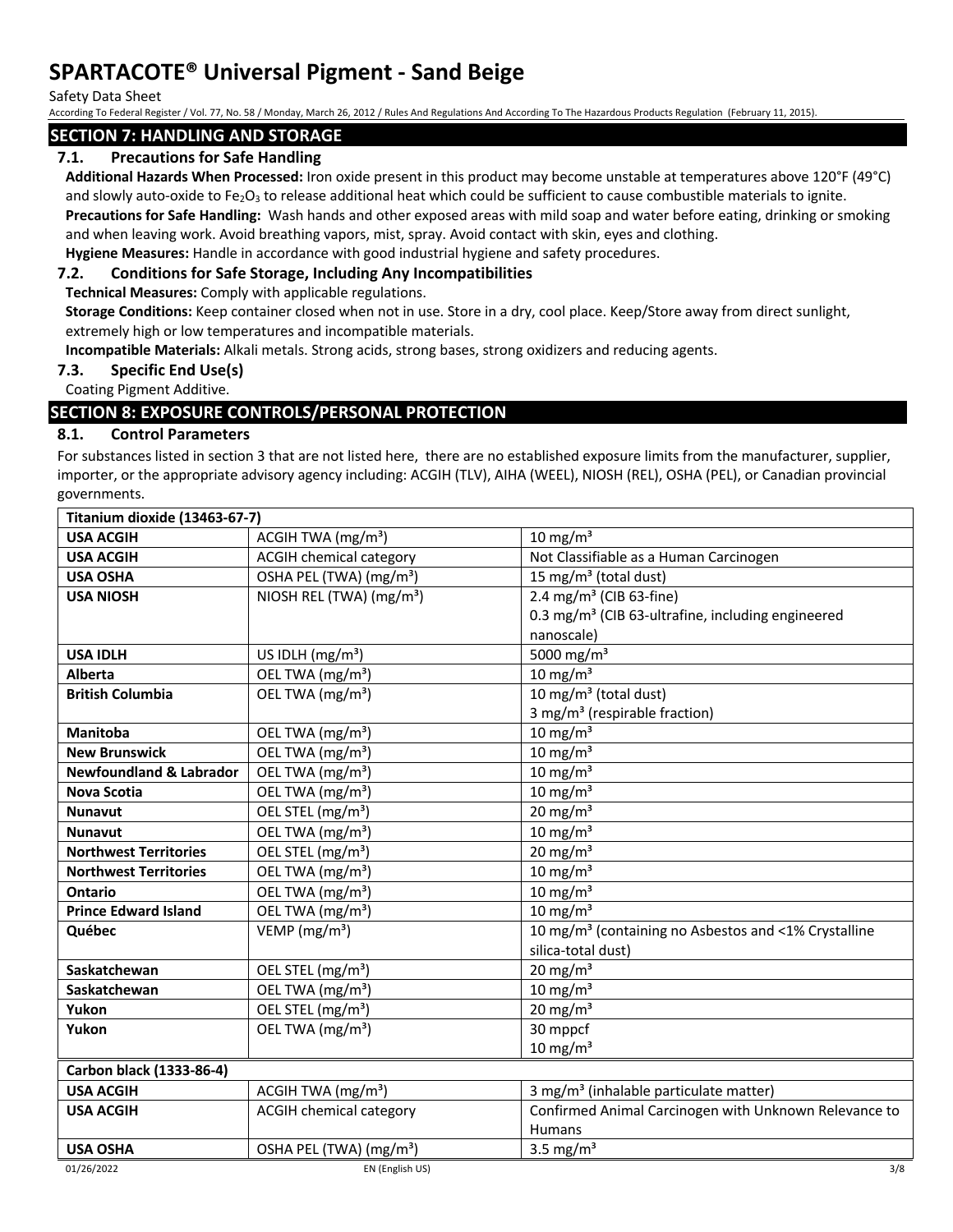Safety Data Sheet

According To Federal Register / Vol. 77, No. 58 / Monday, March 26, 2012 / Rules And Regulations And According To The Hazardous Products Regulation (February 11, 2015).

| <b>USA NIOSH</b>                   | NIOSH REL (TWA) (mg/m <sup>3</sup> ) | 3.5 mg/m <sup>3</sup>                                                  |  |
|------------------------------------|--------------------------------------|------------------------------------------------------------------------|--|
|                                    |                                      | 0.1 mg/m <sup>3</sup> (Carbon black in presence of Polycyclic aromatic |  |
|                                    |                                      | hydrocarbons)                                                          |  |
| <b>USA IDLH</b>                    | US IDLH $(mg/m3)$                    | 1750 mg/m <sup>3</sup>                                                 |  |
| <b>Alberta</b>                     | OEL TWA (mg/m <sup>3</sup> )         | 3.5 mg/ $m3$                                                           |  |
| <b>British Columbia</b>            | OEL TWA (mg/m <sup>3</sup> )         | 3 mg/m <sup>3</sup> (inhalable)                                        |  |
| <b>Manitoba</b>                    | OEL TWA (mg/m <sup>3</sup> )         | 3 mg/m <sup>3</sup> (inhalable particulate matter)                     |  |
| <b>New Brunswick</b>               | OEL TWA (mg/m <sup>3</sup> )         | 3.5 mg/ $m3$                                                           |  |
| <b>Newfoundland &amp; Labrador</b> | OEL TWA (mg/m <sup>3</sup> )         | 3 mg/m <sup>3</sup> (inhalable particulate matter)                     |  |
| Nova Scotia                        | OEL TWA (mg/m <sup>3</sup> )         | 3 mg/m <sup>3</sup> (inhalable particulate matter)                     |  |
| <b>Nunavut</b>                     | OEL STEL (mg/m <sup>3</sup> )        | 7 mg/m $3$                                                             |  |
| <b>Nunavut</b>                     | OEL TWA (mg/m <sup>3</sup> )         | 3.5 mg/m <sup>3</sup>                                                  |  |
| <b>Northwest Territories</b>       | OEL STEL (mg/m <sup>3</sup> )        | 7 mg/m $3$                                                             |  |
| <b>Northwest Territories</b>       | OEL TWA (mg/m <sup>3</sup> )         | 3.5 mg/ $m3$                                                           |  |
| <b>Ontario</b>                     | OEL TWA (mg/m <sup>3</sup> )         | 3 mg/m <sup>3</sup> (inhalable particulate matter)                     |  |
| <b>Prince Edward Island</b>        | OEL TWA (mg/m <sup>3</sup> )         | 3 mg/m <sup>3</sup> (inhalable particulate matter)                     |  |
| Québec                             | VEMP ( $mg/m3$ )                     | 3 mg/m <sup>3</sup> (inhalable dust)                                   |  |
| Saskatchewan                       | OEL STEL (mg/m <sup>3</sup> )        | 7 mg/m $3$                                                             |  |
| Saskatchewan                       | OEL TWA (mg/m <sup>3</sup> )         | 3.5 mg/ $m3$                                                           |  |
| Yukon                              | OEL STEL (mg/m <sup>3</sup> )        | 7 mg/m $3$                                                             |  |
| Yukon                              | OEL TWA (mg/m <sup>3</sup> )         | 3.5 mg/ $m3$                                                           |  |
| Iron oxide (Fe2O3) (1309-37-1)     |                                      |                                                                        |  |
| <b>USA ACGIH</b>                   | ACGIH TWA (mg/m <sup>3</sup> )       | 5 mg/m <sup>3</sup> (respirable particulate matter)                    |  |
| <b>USA ACGIH</b>                   | <b>ACGIH chemical category</b>       | Not Classifiable as a Human Carcinogen                                 |  |
| <b>USA OSHA</b>                    | OSHA PEL (TWA) (mg/m <sup>3</sup> )  | 10 mg/m <sup>3</sup> (fume)                                            |  |
|                                    |                                      | 15 mg/m <sup>3</sup> (total dust (Rouge)                               |  |
|                                    |                                      | 5 mg/m <sup>3</sup> (respirable fraction (Rouge)                       |  |
| <b>USA NIOSH</b>                   | NIOSH REL (TWA) (mg/m <sup>3</sup> ) | 5 mg/m <sup>3</sup> (dust and fume)                                    |  |
| <b>USA IDLH</b>                    | US IDLH (mg/m <sup>3</sup> )         | 2500 mg/m <sup>3</sup> (dust and fume)                                 |  |
| Alberta                            | OEL TWA (mg/m <sup>3</sup> )         | 5 mg/m <sup>3</sup> (respirable)                                       |  |
| <b>British Columbia</b>            | OEL STEL (mg/m <sup>3</sup> )        | 10 mg/m $3$ (fume)                                                     |  |
| <b>British Columbia</b>            | OEL TWA (mg/m <sup>3</sup> )         | 10 mg/m <sup>3</sup> (regulated under Rouge-total particulate          |  |
|                                    |                                      | (Rouge)                                                                |  |
|                                    |                                      | 3 mg/m <sup>3</sup> (regulated under Rouge: particulate matter         |  |
|                                    |                                      | containing no Asbestos and <1% Crystalline silica-                     |  |
|                                    |                                      | respirable particulate (Rouge)                                         |  |
|                                    |                                      | 5 mg/m <sup>3</sup> (dust and fume)                                    |  |
| Manitoba                           | OEL TWA (mg/m <sup>3</sup> )         | 5 mg/m <sup>3</sup> (respirable particulate matter)                    |  |
| <b>New Brunswick</b>               | OEL TWA (mg/m <sup>3</sup> )         | 5 mg/m <sup>3</sup> (particulate matter containing no Asbestos and     |  |
|                                    |                                      | <1% Crystalline silica, dust and fume)                                 |  |
|                                    |                                      | 10 mg/m <sup>3</sup> (regulated under Rouge-particulate matter         |  |
|                                    |                                      | containing no Asbestos and <1% Crystalline silica)                     |  |
| <b>Newfoundland &amp; Labrador</b> | OEL TWA (mg/m <sup>3</sup> )         | 5 mg/m <sup>3</sup> (respirable particulate matter)                    |  |
| Nova Scotia                        | OEL TWA (mg/m <sup>3</sup> )         | 5 mg/m <sup>3</sup> (respirable particulate matter)                    |  |
| Nunavut                            | OEL STEL (mg/m <sup>3</sup> )        | $\frac{10 \text{ mg}}{m^3}$ (dust and fume)                            |  |
|                                    |                                      | 20 mg/m <sup>3</sup> (regulated under Rouge)                           |  |
| <b>Nunavut</b>                     | OEL TWA (mg/m <sup>3</sup> )         | 5 mg/m <sup>3</sup> (dust and fume)                                    |  |
|                                    |                                      | 10 mg/m <sup>3</sup> (regulated under Rouge)                           |  |
| <b>Northwest Territories</b>       | OEL STEL (mg/m <sup>3</sup> )        | $10 \text{ mg/m}^3$ (dust and fume)                                    |  |
|                                    |                                      | 20 mg/m <sup>3</sup> (regulated under Rouge)                           |  |
| <b>Northwest Territories</b>       | OEL TWA (mg/m <sup>3</sup> )         | 5 mg/m <sup>3</sup> (dust and fume)                                    |  |
|                                    |                                      | 10 mg/m <sup>3</sup> (regulated under Rouge)                           |  |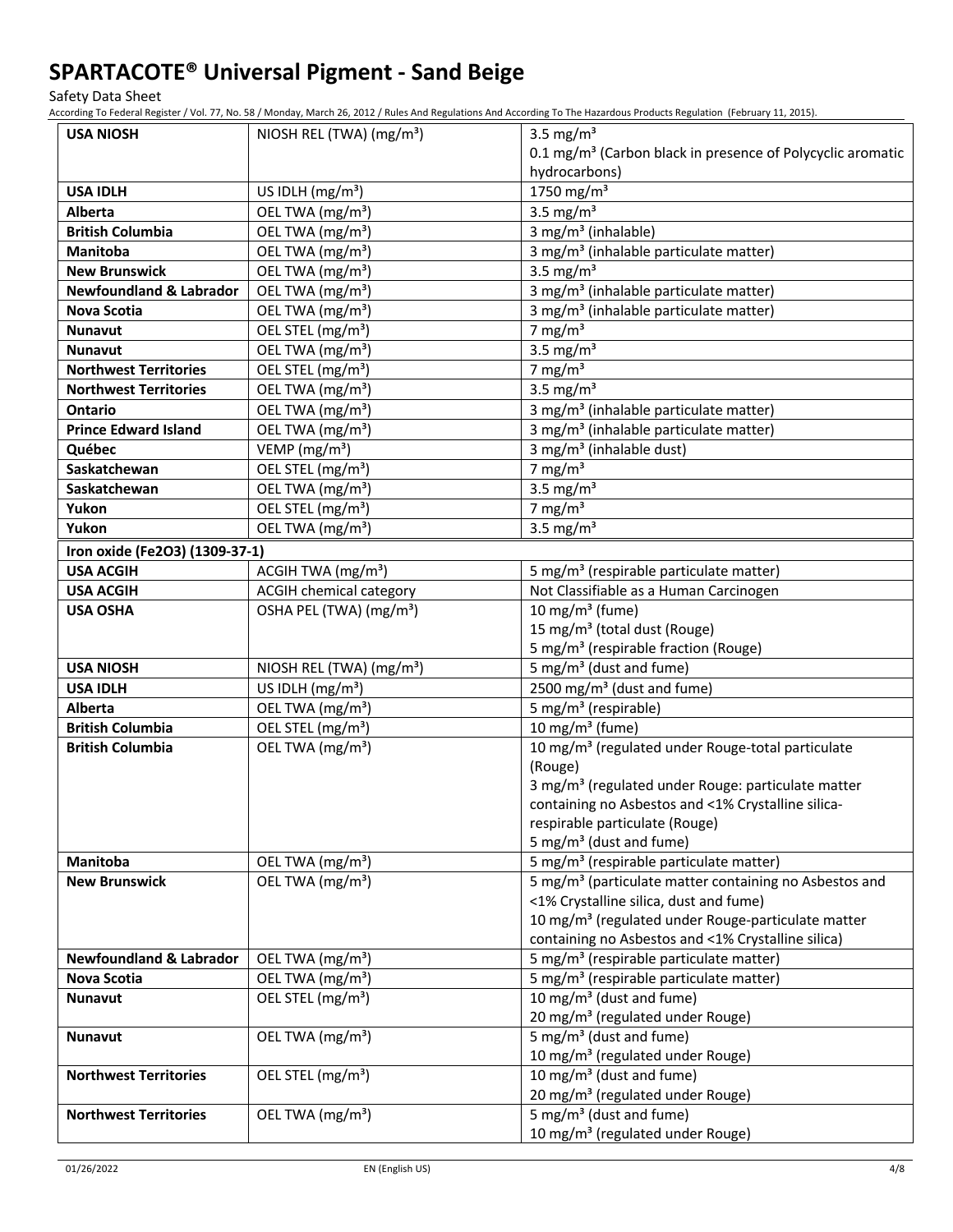Safety Data Sheet

According To Federal Register / Vol. 77, No. 58 / Monday, March 26, 2012 / Rules And Regulations And According To The Hazardous Products Regulation (February 11, 2015).

| <b>Ontario</b>              | OEL TWA (mg/m <sup>3</sup> )  | 5 mg/m <sup>3</sup> (respirable particulate matter)              |
|-----------------------------|-------------------------------|------------------------------------------------------------------|
| <b>Prince Edward Island</b> | OEL TWA (mg/m <sup>3</sup> )  | 5 mg/m <sup>3</sup> (respirable particulate matter)              |
| Québec                      | VEMP ( $mg/m3$ )              | 5 mg/m <sup>3</sup> (dust and fume)                              |
|                             |                               | 10 mg/m <sup>3</sup> (containing no Asbestos and <1% Crystalline |
|                             |                               | silica, regulated under Rouge-total dust)                        |
| Saskatchewan                | OEL STEL (mg/m <sup>3</sup> ) | 10 mg/m <sup>3</sup> (dust and fume)                             |
|                             |                               | 20 mg/m <sup>3</sup> (regulated under Rouge)                     |
| Saskatchewan                | OEL TWA $(mg/m3)$             | 5 mg/m <sup>3</sup> (dust and fume)                              |
|                             |                               | 10 mg/m <sup>3</sup> (regulated under Rouge)                     |
| Yukon                       | OEL STEL (mg/m <sup>3</sup> ) | 10 mg/m <sup>3</sup> (fume)                                      |
|                             |                               | 20 mg/m <sup>3</sup> (regulated under Rouge)                     |
| Yukon                       | OEL TWA (mg/m <sup>3</sup> )  | 5 mg/m <sup>3</sup> (fume)                                       |
|                             |                               | 30 mppcf (regulated under Rouge)                                 |
|                             |                               | 10 mg/m <sup>3</sup> (regulated under Rouge)                     |

## **8.2. Exposure Controls**

**Appropriate Engineering Controls:** Suitable eye/body wash equipment should be available in the vicinity of any potential exposure. Ensure adequate ventilation, especially in confined areas. Ensure all national/local regulations are observed.

**Personal Protective Equipment:** Gloves. Protective clothing. Protective goggles.



**Materials for Protective Clothing:** Chemically resistant materials and fabrics.

**Hand Protection:** Wear protective gloves.

**Eye and Face Protection:** Chemical safety goggles.

**Skin and Body Protection:** Wear suitable protective clothing.

**Respiratory Protection:** If exposure limits are exceeded or irritation is experienced, approved respiratory protection should be worn. In case of inadequate ventilation, oxygen deficient atmosphere, or where exposure levels are not known wear approved respiratory protection.

**Other Information:** When using, do not eat, drink or smoke.

# **SECTION 9: PHYSICAL AND CHEMICAL PROPERTIES**

| <b>Information on Basic Physical and Chemical Properties</b><br>9.1. |                      |                 |
|----------------------------------------------------------------------|----------------------|-----------------|
| <b>Physical State</b>                                                |                      | Liquid          |
| Appearance                                                           | $\ddot{\cdot}$       | Sand Beige      |
| Odor                                                                 |                      | Not available   |
| <b>Odor Threshold</b>                                                |                      | Not available   |
| рH                                                                   |                      | Not available   |
| <b>Evaporation Rate</b>                                              | $\ddot{\cdot}$       | Not available   |
| <b>Melting Point</b>                                                 |                      | Not available   |
| <b>Freezing Point</b>                                                |                      | Not available   |
| <b>Boiling Point</b>                                                 | $\cdot$              | Not available   |
| <b>Flash Point</b>                                                   | $\cdot$              | Not available   |
| <b>Auto-ignition Temperature</b>                                     |                      | Not available   |
| <b>Decomposition Temperature</b>                                     |                      | Not available   |
| Flammability (solid, gas)                                            | $\ddot{\phantom{a}}$ | Not applicable  |
| Lower Flammable Limit                                                | $\cdot$              | Not available   |
| <b>Upper Flammable Limit</b>                                         |                      | Not available   |
| <b>Vapor Pressure</b>                                                |                      | Not available   |
| <b>Relative Vapor Density at 20°C</b>                                |                      | Not available   |
| <b>Relative Density</b>                                              | $\ddot{\cdot}$       | Not available   |
| <b>Specific Gravity</b>                                              |                      | $2.085 - 2.106$ |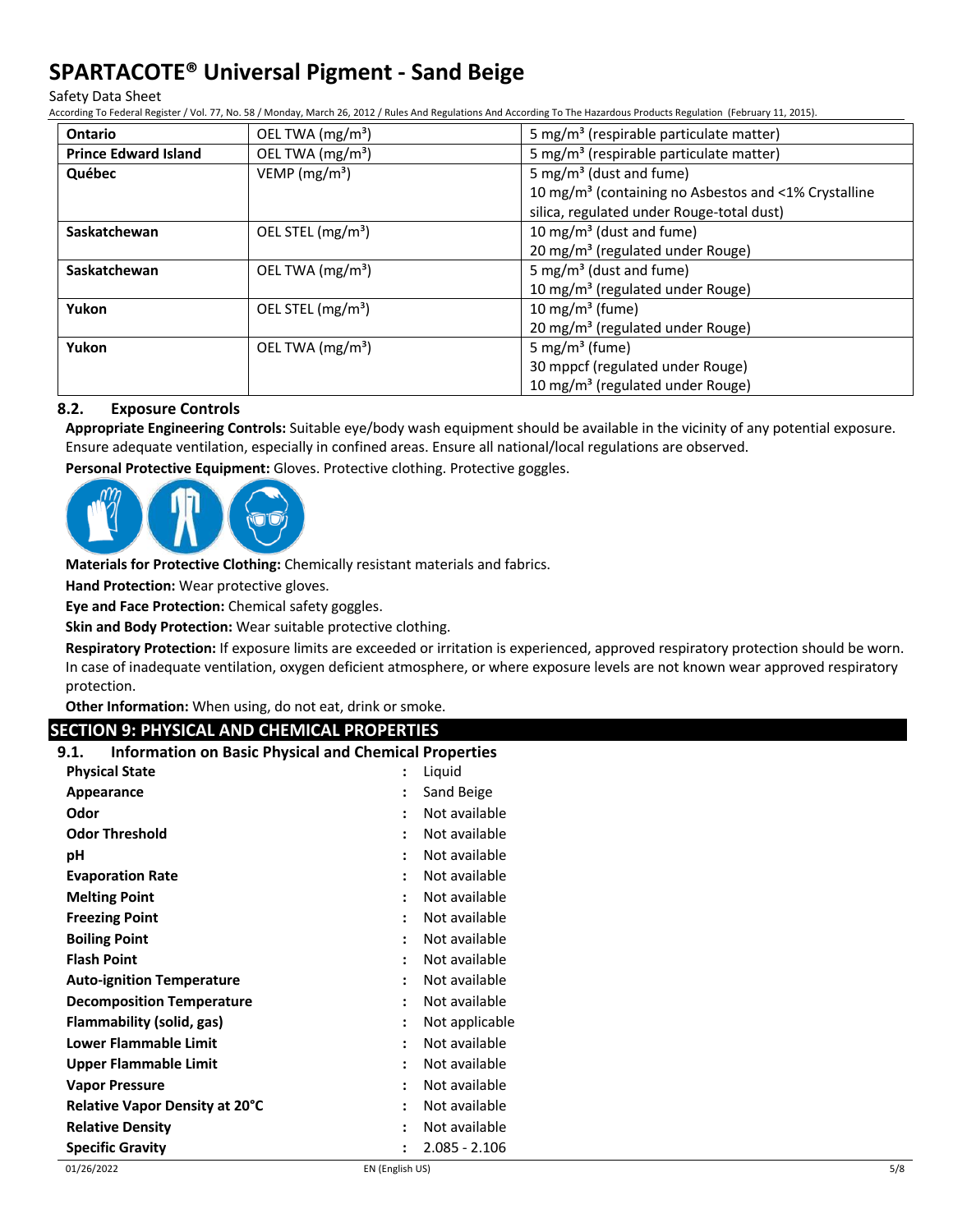Safety Data Sheet

According To Federal Register / Vol. 77, No. 58 / Monday, March 26, 2012 / Rules And Regulations And According To The Hazardous Products Regulation (February 11, 2015).

- **Solubility :** Water: Insoluble
- **Partition Coefficient: N-Octanol/Water :** Not available
- 
- **Viscosity :** Not available

# **SECTION 10: STABILITY AND REACTIVITY**

**10.1. Reactivity:** Hazardous reactions will not occur under normal conditions.

**10.2. Chemical Stability:** Stable under recommended handling and storage conditions (see section 7).

**10.3. Possibility of Hazardous Reactions:** Hazardous polymerization will not occur.

- **10.4. Conditions to Avoid:** Direct sunlight, extremely high or low temperatures, and incompatible materials.
- **10.5. Incompatible Materials:** Alkali metals. Strong acids, strong bases, strong oxidizers and reducing agents.

**10.6. Hazardous Decomposition Products:** Thermal decomposition may produce: Carbon oxides (CO, CO<sub>2</sub>). Metal oxides.

# **SECTION 11: TOXICOLOGICAL INFORMATION**

| 11.1. | <b>Information on Toxicological Effects - Product</b> |
|-------|-------------------------------------------------------|
|-------|-------------------------------------------------------|

**Acute Toxicity (Oral):** Not classified

**Acute Toxicity (Dermal):** Not classified

**Acute Toxicity (Inhalation):** Not classified

**LD50 and LC50 Data:** Not available

**Skin Corrosion/Irritation:** Not classified

**Eye Damage/Irritation:** Not classified

**Respiratory or Skin Sensitization:** Not classified

**Germ Cell Mutagenicity:** Not classified

**Carcinogenicity:** Not classified

**Specific Target Organ Toxicity (Repeated Exposure):** Not classified.

**Reproductive Toxicity:** Not classified

**Specific Target Organ Toxicity (Single Exposure):** Not classified

**Aspiration Hazard:** Not classified

**Symptoms/Injuries After Inhalation:** Prolonged exposure may cause irritation.

**Symptoms/Injuries After Skin Contact:** Prolonged exposure may cause skin irritation.

**Symptoms/Injuries After Eye Contact:** May cause slight irritation to eyes.

**Symptoms/Injuries After Ingestion:** Ingestion may cause adverse effects.

**Chronic Symptoms:** None expected under normal conditions of use. However, titanium dioxide and carbon black are dissolved in liquid and are likely not to become airborne. Thus, the hazards usually associated are not applicable to this product.

# **11.2. Information on Toxicological Effects - Ingredient(s)**

## **LD50 and LC50 Data:**

| $>10000$ mg/kg                                 |
|------------------------------------------------|
|                                                |
| > 8000 mg/kg                                   |
| $>$ 4.6 mg/m <sup>3</sup> (Exposure time: 4 h) |
| 1.50 mg/l/4h                                   |
|                                                |
| $>10000$ mg/kg                                 |
|                                                |
| 2B                                             |
| In OSHA Hazard Communication Carcinogen list.  |
|                                                |
| 2B                                             |
| In OSHA Hazard Communication Carcinogen list.  |
|                                                |
| 3                                              |
|                                                |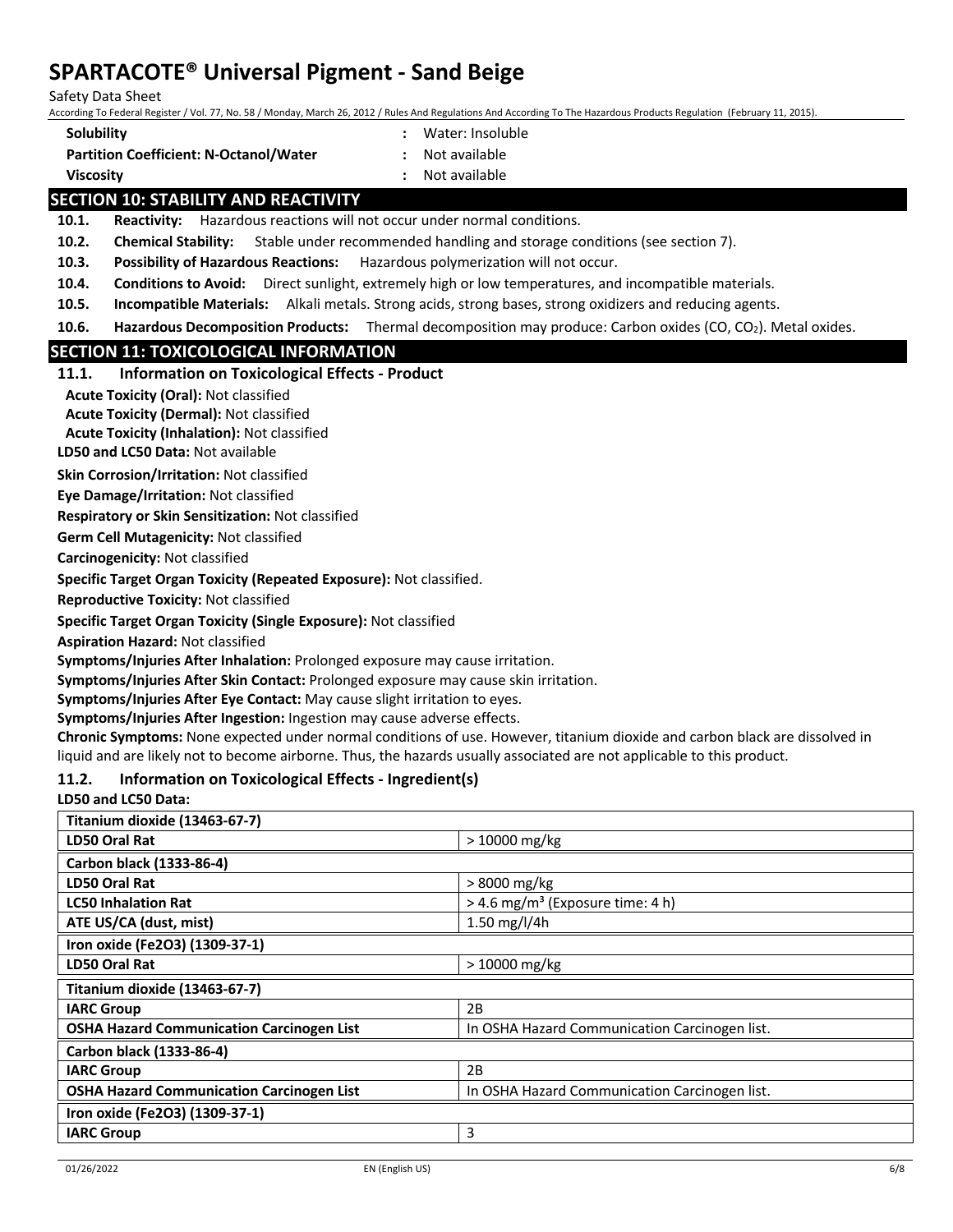Safety Data Sheet

According To Federal Register / Vol. 77, No. 58 / Monday, March 26, 2012 / Rules And Regulations And According To The Hazardous Products Regulation (February 11, 2015).

# **SECTION 12: ECOLOGICAL INFORMATION 12.1. Toxicity** No additional information available **Carbon black (1333-86-4) EC50 Daphnia 1** 5600 mg/l (Exposure time: 24 h - Species: Daphnia magna) **Iron oxide (Fe2O3) (1309-37-1) LC50 Fish 1** 100000 mg/l (Exposure time: 96 h - Species: Danio rerio [static]) **12.2. Persistence and Degradability SPARTACOTE® Universal Pigment - Sand Beige Persistence and Degradability** Not established. **12.3. Bioaccumulative Potential SPARTACOTE® Universal Pigment - Sand Beige**

**Bioaccumulative Potential** Not established.

**12.4. Mobility in Soil** Not available

## **12.5. Other Adverse Effects**

**Other Information:** Avoid release to the environment.

# **SECTION 13: DISPOSAL CONSIDERATIONS**

## **13.1. Waste treatment methods**

**Waste Disposal Recommendations:** Dispose of contents/container in accordance with local, regional, national, territorial, provincial, and international regulations.

**Ecology - Waste Materials:** Avoid release to the environment. This material is hazardous to the aquatic environment. Keep out of sewers and waterways.

# **SECTION 14: TRANSPORT INFORMATION**

The shipping description(s) stated herein were prepared in accordance with certain assumptions at the time the SDS was authored, and can vary based on a number of variables that may or may not have been known at the time the SDS was issued.

- 14.1. In Accordance with DOT Not regulated for transport
- **14.2. In Accordance with IMDG** Not regulated for transport
- 14.3. In Accordance with IATA Not regulated for transport
- 14.4. In Accordance with TDG Not regulated for transport

# **SECTION 15: REGULATORY INFORMATION**

**15.1. US Federal Regulations**

**Titanium dioxide (13463-67-7)**

Listed on the United States TSCA (Toxic Substances Control Act) inventory

**Carbon black (1333-86-4)**

Listed on the United States TSCA (Toxic Substances Control Act) inventory

## **Iron oxide (Fe2O3) (1309-37-1)**

Listed on the United States TSCA (Toxic Substances Control Act) inventory

# **15.2. US State Regulations**

# **California Proposition 65**

**WARNING:** This product can expose you to Titanium dioxide, which is known to the State of California to cause cancer. For more information go to www.P65Warnings.ca.gov.

| <b>Chemical Name (CAS No.)</b>                             | Carcinogenicity | <b>Developmental</b> | <b>Female Reproductive</b> | <b>Male Reproductive</b> |
|------------------------------------------------------------|-----------------|----------------------|----------------------------|--------------------------|
|                                                            |                 | <b>Toxicity</b>      | <b>Toxicity</b>            | <b>Toxicity</b>          |
| Titanium dioxide (13463-67-7)                              |                 |                      |                            |                          |
| Carbon black (1333-86-4)                                   |                 |                      |                            |                          |
| Titanium dioxide (13463-67-7)                              |                 |                      |                            |                          |
| U.S. - New Jersey - Right to Know Hazardous Substance List |                 |                      |                            |                          |
| U.S. - Pennsylvania - RTK (Right to Know) List             |                 |                      |                            |                          |
| U.S. - Massachusetts - Right To Know List                  |                 |                      |                            |                          |

∕Ր